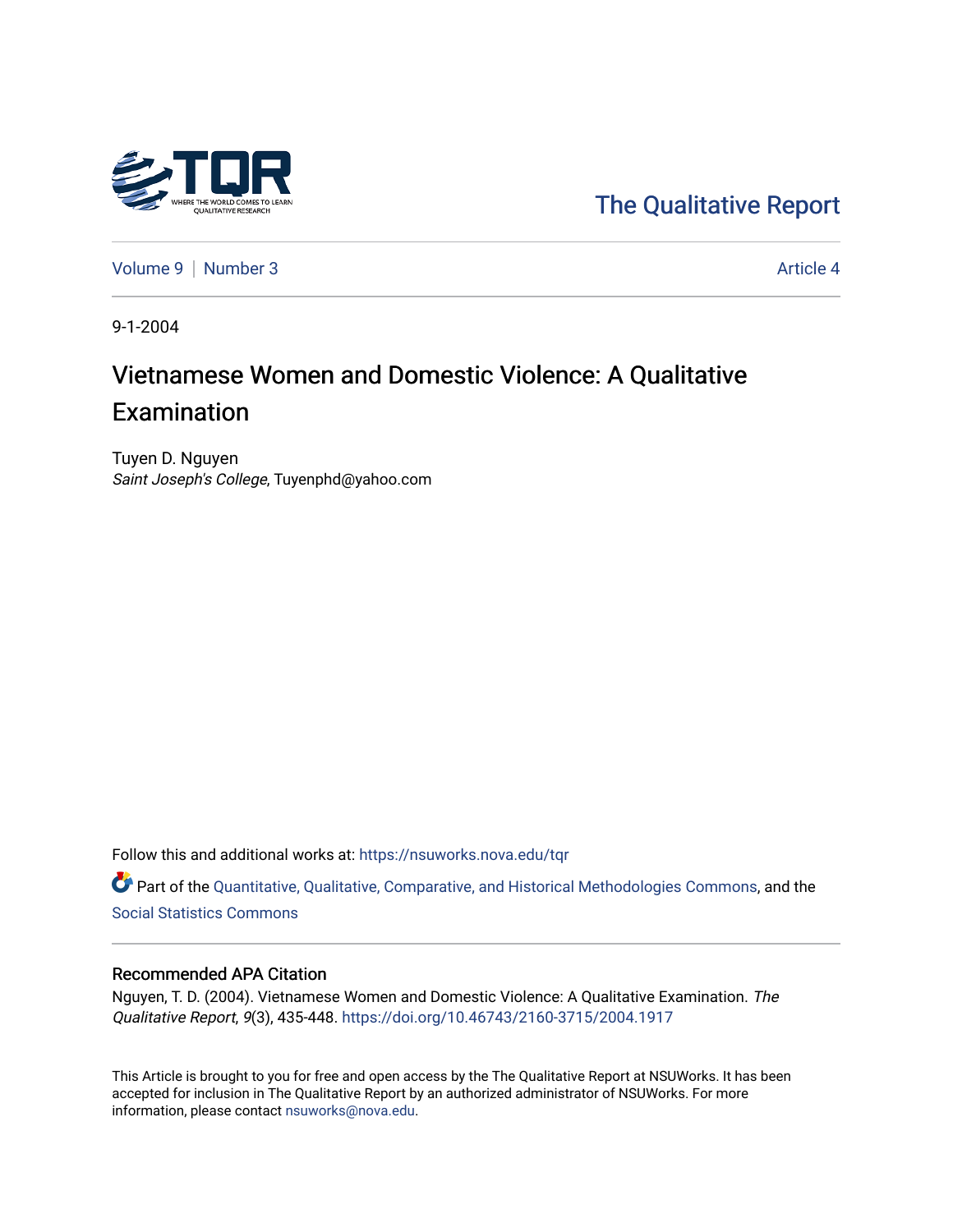

# Vietnamese Women and Domestic Violence: A Qualitative Examination

# **Abstract**

This grounded theory qualitative study investigated the major influencing factors in the United States that empowered six Vietnamese women who had been in abusive relationships to take actions, to make changes in their intimate relationships, unlike many of their abused counterparts in their homeland. Interviews of two focus group sessions, field-notes, and documentary evidence were used to obtain the results for this research study. Five major dominant influencing factors in the U.S. have helped these women to stand up to their abusers: 1) financial condition, 2) dominant U.S. cultures intolerance of domestic violence, 3) education, 4) support from other individuals, both genders, and 5) women role models in the community and from the media. These major determinant conditions of the theoretical model were identified and are illustrated by narrative data in this study.

# Keywords

Vietnamese Abused Women, Partner Abuse, Empowerment, and Domestic Violence

# Creative Commons License



This work is licensed under a [Creative Commons Attribution-Noncommercial-Share Alike 4.0 License](https://creativecommons.org/licenses/by-nc-sa/4.0/).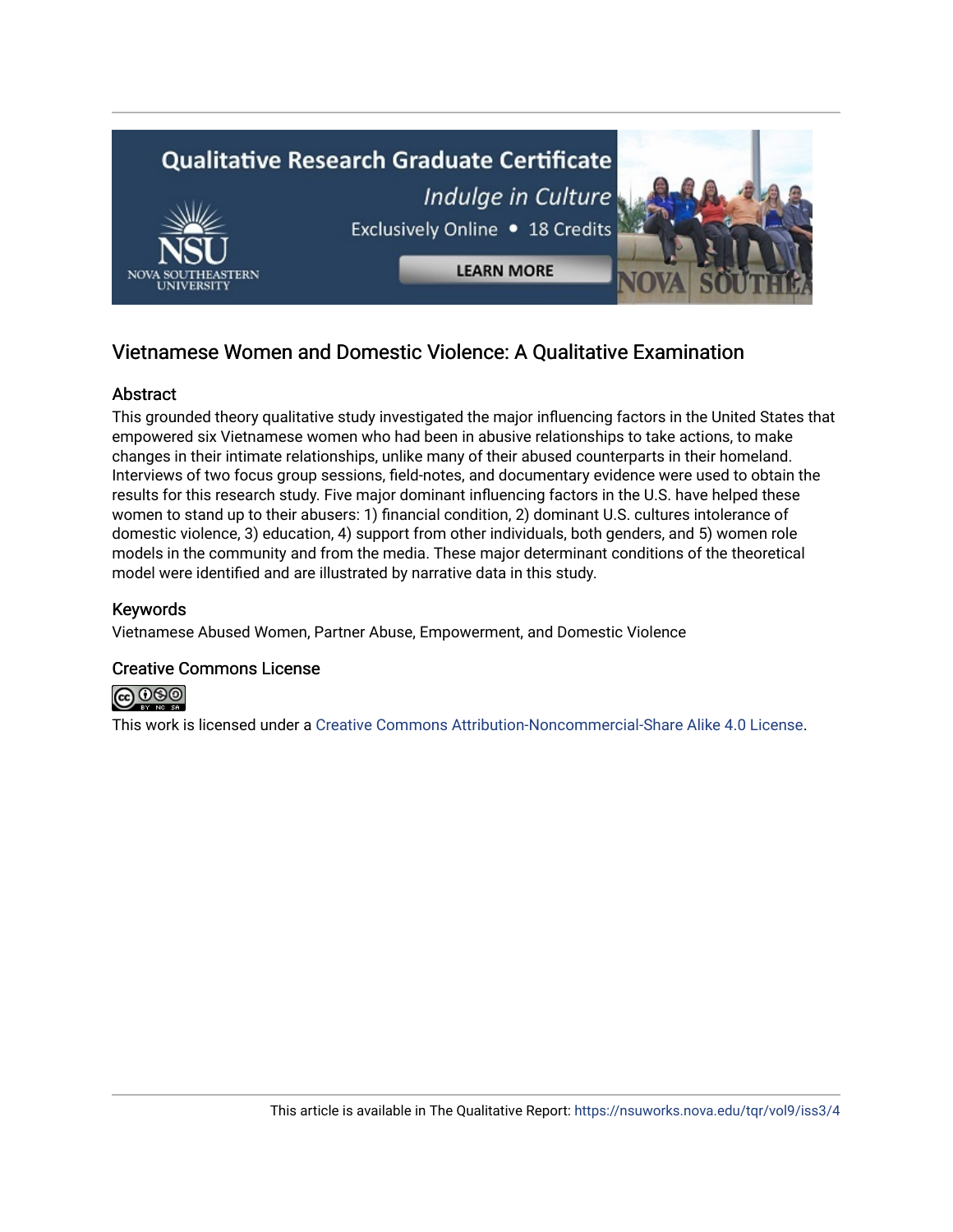# **Vietnamese Women and Domestic Violence: A Qualitative Examination**

# **Tuyen D. Nguyen, PhD**

Saint Joseph's College

*This grounded theory qualitative study investigated the major influencing factors in the United States that empowered six Vietnamese women who had been in abusive relationships to take actions, to make changes in their intimate relationships, unlike many of their abused counterparts in their homeland. Interviews of two focus group sessions, field-notes, and documentary evidence were used to obtain the results for this research study. Five major dominant influencing factors in the U.S. have helped these women to stand up to their abusers: 1) financial condition, 2) dominant U.S. culture's intolerance of domestic violence, 3) education, 4) support from other individuals, both genders, and 5) women role models in the community and from the media. These major determinant conditions of the theoretical model were identified and are illustrated by narrative data in this study. Key words: Vietnamese Abused Women, Partner Abuse, Empowerment, and Domestic Violence* 

# **Introduction**

Over the past three decades an estimated 1,100,000 Vietnamese have migrated to the United States from Vietnam. And it has been estimated that at least half of this population are women (U.S. Census, 2000). For the majority of these women, America is their first exposure to the concept of women being "first" that is, in traditional Asian cultures, the husband assumes the role of leadership and authority, and is the provider and protector of the family. The wife is usually dominated by the authority of her husband, her father, her in-laws, and sometimes her son (Hsu, 1971). Also in traditional Asian cultures, domestic violence is "kept" in the house because people do not interfere in others' family affairs. Men are perceived to have the rights to "educate" their families in whatever ways they see fit. To a great extent, these philosophies of traditional Asian families are challenged by the beliefs and values of equality held by the American host culture regarding women and their roles in the family.

 Goodman and Fallon (1995) define domestic abuse as physical, emotional, or sexual abuse taking place within the context of the family household. It may be between adults, between adults and children, or between children. For the purposes of this present study, domestic abuse between a husband and wife is examined. This present research concentrates on exploring the major factors in the American culture that have changed some Vietnamese married women's views of intimate relationships with their husbands. These women had been exposed to Western ways, perceiving equality in intimate relationships, and no longer wanted an unequal relationship with their husbands, unlike when they were in Vietnam. The research question for this qualitative study was, "What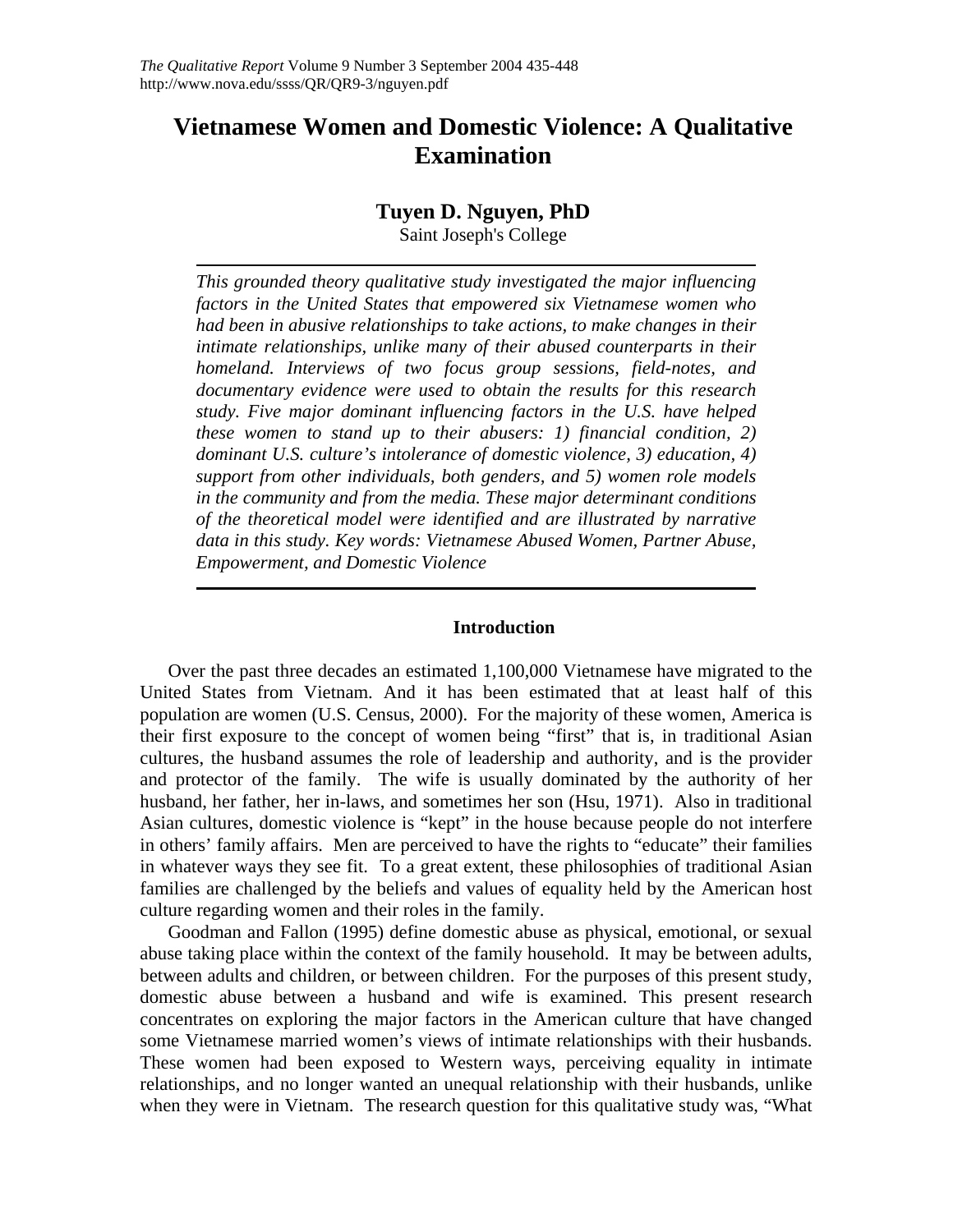are the major influencing factors in the United States that have empowered six Vietnamese women who had been in abusive relationships to take actions, to make changes in the relationships with their husbands?"

 Through this present study, it was hoped that participants' struggles to be freed from domestic violence would be revealed. Furthermore, the author's interests for the study also included finding major environmental as well as cultural influencing factors that had helped some Vietnamese women to become intolerant of family violence, unlike in the past when they were in their homeland. With tremendous hope and optimism, this study could help to de-mystify the phenomenon of domestic violence in the Vietnamese community, with respect to Vietnamese women's empowerment process in their intimate relationships, in order to build a knowledge base in this under-researched area.

The study took place at a counseling center in a southern state. The researcher of the study is a Vietnamese male in his early 30s, who was the research participants' counselor months prior. There was good rapport between the researcher and the research participants prior to the data collection process. Because of good rapport and the women's willingness to articulate their past abusive experiences freely, the researcher recognized the potential of reaching many victims of partner abuse through conducting this present research study.

#### **Literature Review**

 The main purpose of this section is to familiarize the reader with research studies in the literature that had focused on Asian Americans in general and Vietnamese Americans in particular. There are many classic research studies that have been done on the subject of resettlement of the Indochinese in America (Buss, 1980; Kunz, 1973; Liu & Muratta, 1978; Montero, 1979; Slote, 1977; Tran, 1985). What these researchers have witnessed as a common theme that runs across their studies is that the majority of their subjects are in emotional crises because of their resettlement status in the new country. The men in some cases have lost prestige in terms of career and family status. This author believes that these factors contribute to a great extent of the increased of tensions and domestic violence within these people's families. Yamamoto, Lam, Fung, Tan, and Iga (1977) found that Chinese-speaking Vietnamese who just arrived in the United States usually presented themselves as victims of some unfortunate environmental event.

 With regards to readjustment issues in America, McGoldrick (1982), found those Asian immigrants who live in areas with relatively small Asian populations, such as small towns and rural areas, generally have more trouble adjusting to the new country. Ho (1987) goes on to say that this is why we see Asian immigrants like to settle in cities where there are big Asian communities already established. Kim (1985) argues that once Asian women have other Asian women as role models, they tend to expand their support circles by incorporating other women role models from the dominant culture. In other words, Asian women assimilate into the dominant culture easier after they have connected with other women from their culture in the new country. Bui and Morash (1999) found that Vietnamese women who have assimilated into the dominant culture are more likely than their counterparts to exhibit ambivalence about traditional values in the context of their family life. Furthermore, according to Bui and Morash, these assimilated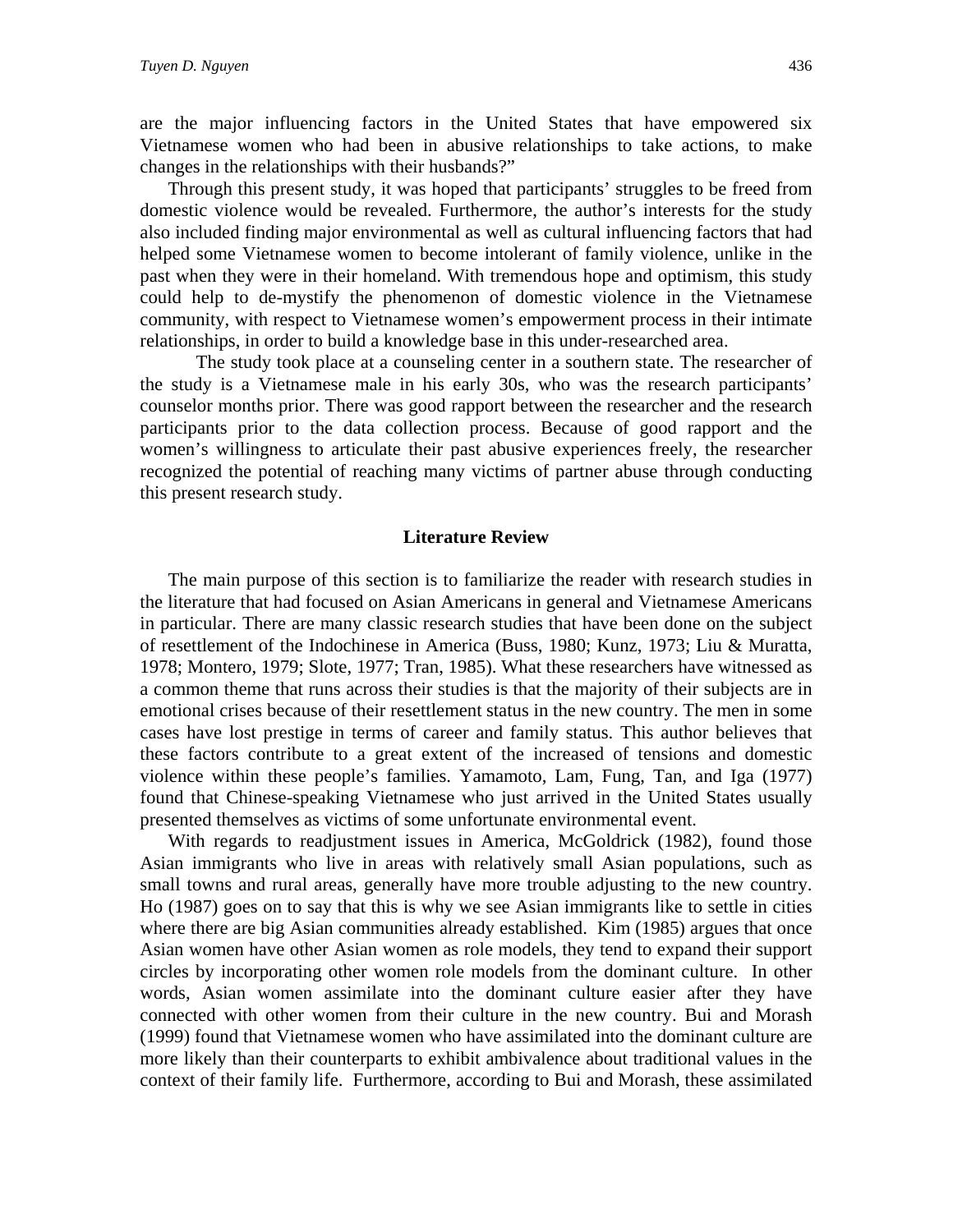Vietnamese women are more likely than their husbands to embrace both American and Vietnamese cultures.

 Leung and Boehnlein (1996), Goodman and Fallon (1995), Uba (1994), and Rutledge (1992) were among the most recent researchers to study Asian post-migration issues in the United States. This research has revealed that one of the predictors that Asian women will or will not tolerate domestic abuse is employment/financial status (Uba, 1994). Dependence can be economic; a woman may not earn enough money to support herself and her children without her husband. Lateef (1992) found that tensions of modernization among Indo-Fijians such as women's increased participation in paid employment and education has meant that traditional familial ideology is slowly being undermined. Leung and Boehnlein (1996) maintain that a factor that contributes to marital discord in the Asian family, in America is the matter of survival; that all able family members have to participate in the workforce. Also according to Uba (1994), marital discord is the second most presenting family problem in the Asian community, after parent-child conflicts.

 With respect to Asian men's identity readjustment issues in America, Uba (1994) found that the Asian men who perceive that they have lost their prestige in the new land show lower self-image than their counterparts. For example, the role of leadership no longer resides in the husband alone. This in turn creates a lot of tension for the family. Rutledge's (1992) study also reflects that men who perceive that they have lost more than they have gained in the new country show a higher desire to return to their homeland than that of their counterparts. According to Rutledge, these men are psychologically less ready to start a new life because their perceived losses are greater than that of their counterparts. Their counterparts, on the other hand, view America as a land of opportunity.

 Bui and Morash (1999) state the husband's patriarchal beliefs play a significant role in wife abuse. Furthermore, Bui and Morash found that the important economic status of Vietnamese women does not imply an equal gender relationship in their participants' abusive marriages. In other words, a woman's positive economic status may not necessarily reduce the husband's dominance naturally; she has to learn to assert her new acquired power and independence based on her positive economic status. On the other hand, a woman's dependent or negative economic situation usually makes the situation of male dominance worse. One of the elements that made this project study unique was that it focused on examining Vietnamese women's successes in ending partner abuse in their lives. Other studies have focused on the prevalence of partner abuse and psychiatric symptoms among abused Vietnamese women (Bui & Morash, 1999; Tran, 1997). As a result, the knowledge base on domestic violence among Vietnamese women expands, with respect to Vietnamese abused women's empowerment process. In terms of research methodology, this project can serve as an exploratory study for studies to be replicated. Perhaps future studies on domestic violence among Vietnamese women could incorporate both quantitative and qualitative methods, with the purpose of striving for aggregate data and storied information.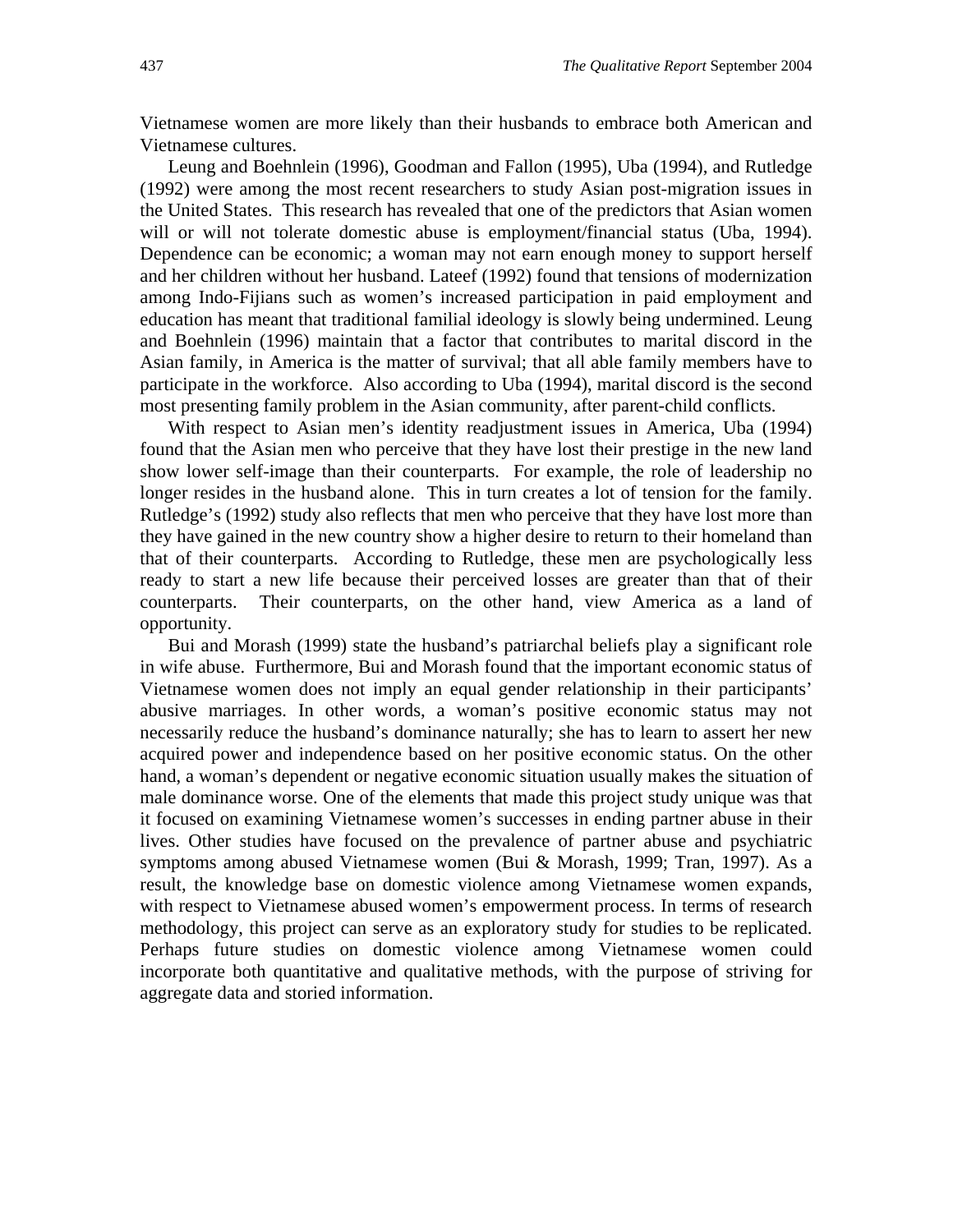#### **Method**

The primary method of investigation for this study was grounded theory (Glaser  $\&$ Strauss, 1967), a qualitative research method designed to aid in the systematic collection and analysis of data, and the construction of a theoretical model. Grounded theory was used in order to develop codes, categories, and themes inductively from the data and to generate working hypotheses that reflected narratives of the participants in the study. The participants were asked only open-ended questions so that they could freely articulate their own experiences of their journey, in becoming the people they had become.

# **Participants**

 Research participants were six Vietnamese women, with ages ranging from 24 to 40, who had been clients at a women's counseling center in a southern state. These research participants were my former counseling clients, who were invited to participate in this study. They all agreed. I was aware of their past abusive histories from their counseling session in the few months prior to the study. Counseling created a good rapport between us.

These women had gone through four hours of counseling, as required by the law in Texas, after their husbands were arrested for making terrorizing threats toward them. These women had been abused by their husbands in Vietnam, but not in the United States. The main reason why these women called the police on their husbands, as stated by them, was because they did not want to put up with the same controlling tactics exhibited by their husbands. Participants' length of stay in the United States ranged from five years to ten years and their occupations ranged from hair stylist, to car dealership owner, to homemaker. Participants' educational levels ranged from tenth grade to having a bachelor's degree. Past abuse experience varied from being kicked, slapped, and punched to being verbally abused. These women reported no physical abuse from their husbands over the course of their counseling and participation in the study.

#### **Procedure**

 The participants were contacted by the author to take part in a research study. The participants were asked to participate in a focus-group for three hours as part of a research project investigating domestic violence in the Vietnamese community. Participation was voluntary and the women could withdraw from the research at anytime. The purpose and the scope of the study were revealed to the participants and they were encouraged to be honest because the information would be confidential. An informed consent was given out to the participants with the information that audio-recording would be used during the focus-group meeting.

 With respect to ethical considerations for this research project, clients were well informed at their initial in-take session of the possibility that they would be asked to participate in research projects due to the funding nature of the agency. Clients understood that participation in research projects were voluntary and their real names would be kept confidential. Therefore, the names of the participants in this present study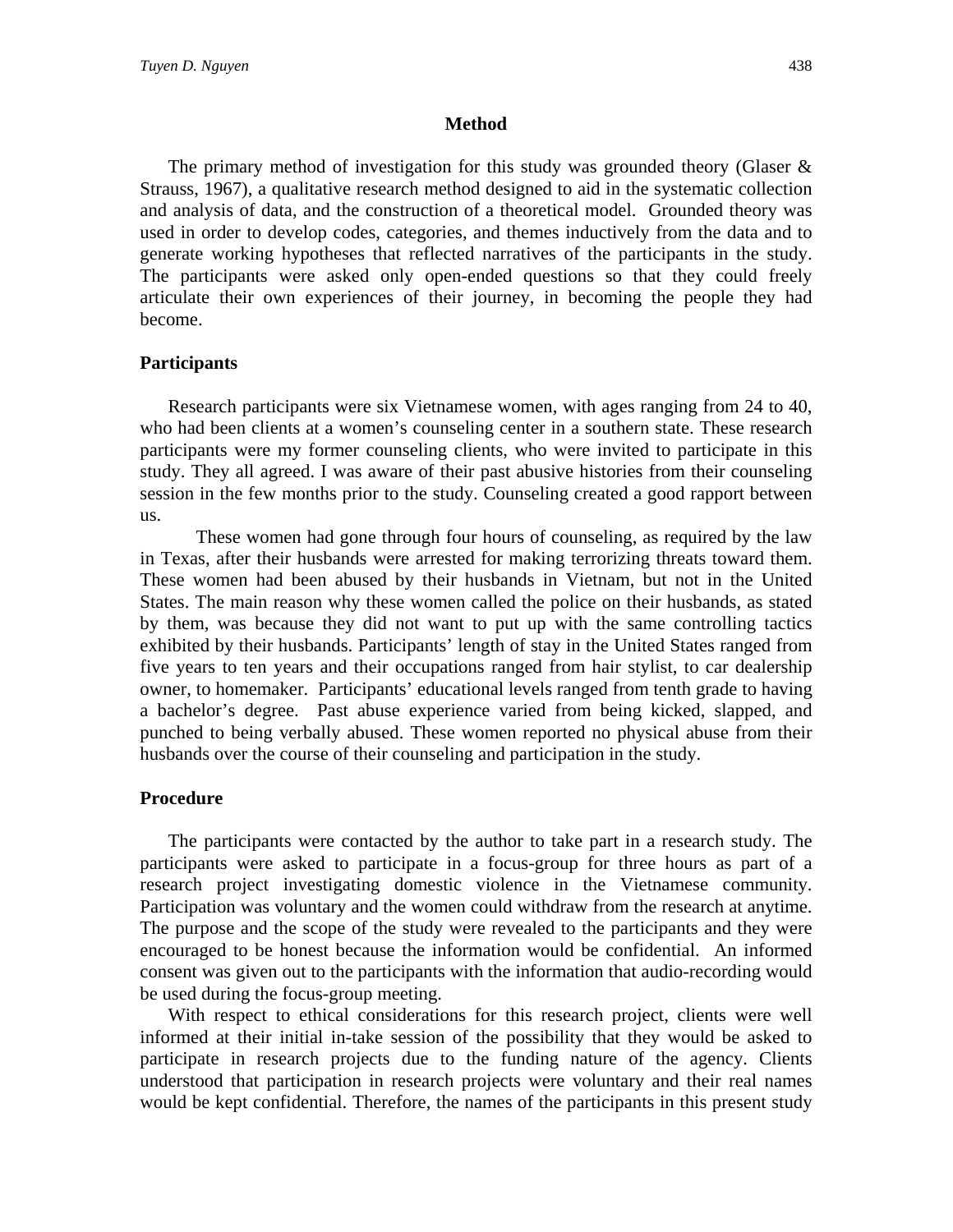are fictional. In this project, older women were more open and felt more comfortable with the group than younger women; they shared their personal diaries and writings thoroughly in the interview without much hesitation. Younger women who had personal writings, on the other hand, had shown a preference for the author to read them in private.

#### *Data sources*.

Six participants were in a focus-group that lasted three hours, with two openended interview questions. The two questions were: "If you were still in Vietnam, how would your life with your husband be, versus in the United States?" and "How did you come to know that you didn't have to take the abuse from your husband?" The two questions were asked of the participants because they were open-ended questions that required participants' elaboration on their relationships with their husbands under two different environments.

The rationale for the first interview question was for the participants to compare their present lives with their husbands versus what could have been if they were still in their homeland. In other words, was the environment a huge factor in helping and shaping the participants' views of intimate relationships? The rationale for the second interview question was to elicit information from participants with regards to their intolerance of their husbands' partner abuse tendencies. Through asking the second research question, the researcher had hoped to understand particular environmental influences that had helped the participants understand that partner abuse was wrong and unacceptable in this new country. In short, what and who in the United States particularly has had direct or indirect influence on the participants' learning of partner abuse intolerance? Through counseling sessions, the author knew before the study was conducted that while in their homeland, these women had tolerated and endured their husbands' physical abuse without notifying authorities. The focus-group interview was conducted by the author in Vietnamese mainly because the women felt most comfortable in expressing their experiences in their native language. In previous counseling sessions, the author had used the spoken Vietnamese language with all of the participants. Therefore, it was natural to conduct the study in the same language that was understood by all participants. The rationale of using the group format for this study was to see if there was consensus among the participants. The group setting also gave the researcher opportunities to analyze participants' non-verbal cues when discussing the topic with one another (e.g., shed tears, looked sad).

 Throughout the group interview process, this researcher's responses to the participants included active listening, empathic reflection, and minimal encouragers. The author's rationale for using these techniques was not to lead participants' discussions in any manner, but to facilitate the flow of the interview process that would make participants feel free to articulate what they needed to without hesitation. In striving for rigor in this study, the researcher also met with the participants for two hours after the focus-group interview for clarifications and feedback and also to allow the participants to review quotes. These steps were taken to preserve rigor and to protect the validity of the study's results (Guba & Lincoln, 1989; Maxwell, 1996). The main rationale for this twohour session was to make sure that the author's interpretations of the participants'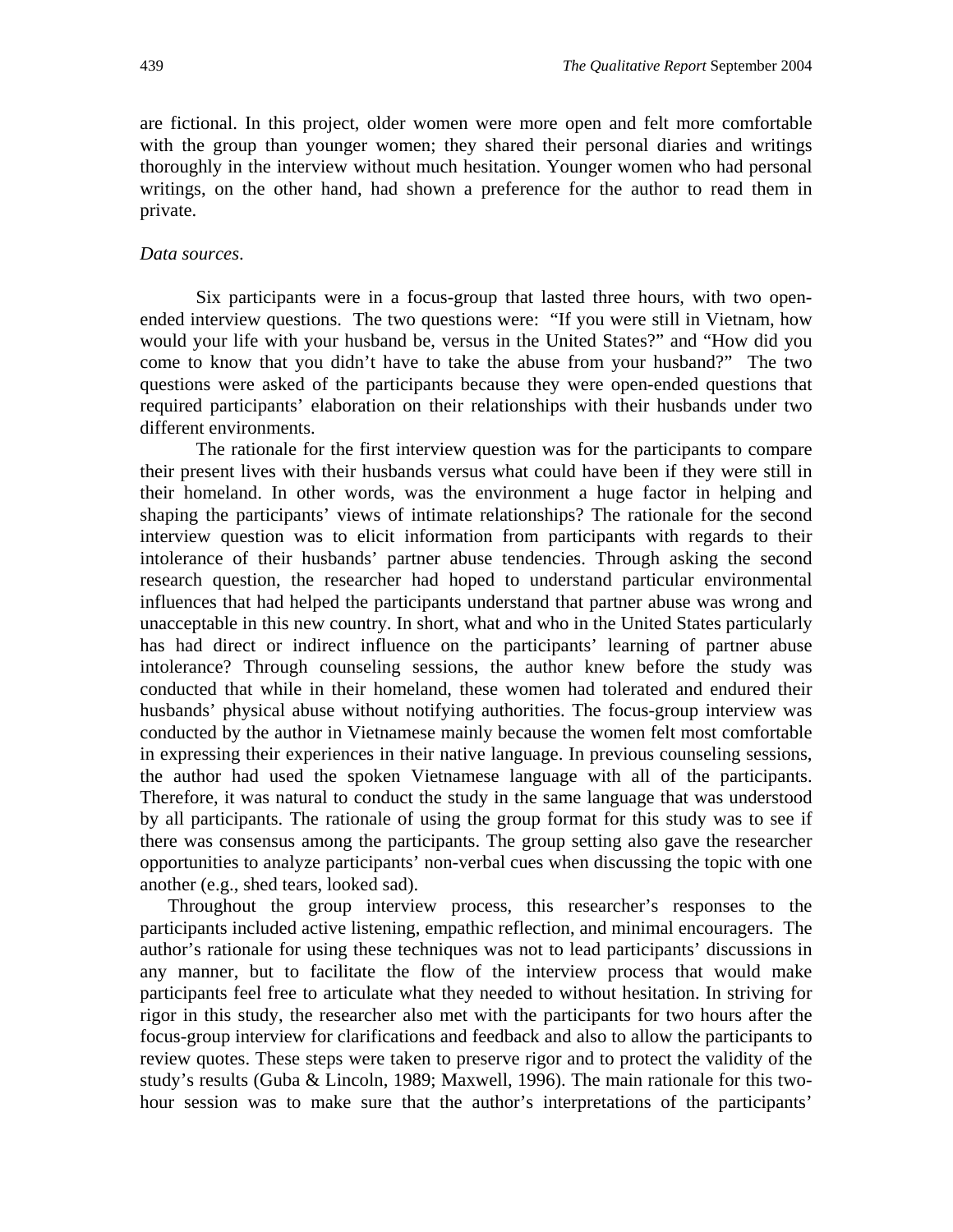comments were accurate. Another rationale was for the participants to ask questions about the results and put closure to what they had revealed in the group with other women. In striving for further rigor, the researcher also had asked a panel consisting of two male and one female bilingual Vietnamese to make sure that the meanings of the quotes were congruent with the author's English translations. The role of the panel basically was to make sure the meanings of the words expressed by participants in Vietnamese were congruent with the English translation in the data analysis. The panel had to unanimously agree with the English translation before data analysis could proceed. Participants' identities were not known to the panel in the process of translating. Documentary demographic information completed the data set. These data included intake forms and copies of personal writings the participants have kept such as journals and diaries.

#### *Data collection, analysis, and writing*

In collecting the data, the researcher used the information obtained from the fivehour audio-tapes, the field notes that contained body language of the participants, their facial expressions, author's impressions of the participants and the interview process, and documentary evidence, such as intake forms and personal writings and the panel's feedback. After the first focus-group interview, the author took three weeks to analyze the raw data from various sources mentioned earlier. Once this initial data analysis was complete, the author again met with the participants in a group setting and presented them with the preliminary findings for feedback and clarifications. In the second focusgroup session, the researcher invited the participants to give feedback and any other information that was not mentioned in the study at the time of data collection. With the participants' involvement in the data collection and analytic processes, the researcher wanted to remove as many personal biases as possible and to clarify any misunderstandings or misinterpretations that might have existed in the study. After the second focus-group session, the author took another three weeks to revise and reanalyze the raw data. The whole research data collection process took place in the spring of 2000.

 The analytic process was performed by coding and sorting the data, to connect common themes that the participants had alluded to the most frequently during the interview. For example, participants stated that if they were still in Vietnam they would still tolerate their husbands' abusive behavior due to their financial constraints. In this case the author would take notice the number of times financial issues were mentioned by the participants and created a socioeconomic category. As a result, any time financial concerns were brought up by the participants, they would be coded under the socioeconomic category. Coding was performed not only for counting purposes, but to generate categories and facilitate theoretical concepts of the topic under study. In the analytic process, the researcher also took into consideration his personal reactions to participants' narratives (e.g., participants' sense of pride, participants' tone of voice). This method of creating categories and coding was performed throughout the analytic process with data collected from the variety of sources mentioned earlier. The researcher linked data from the various sources and broad general themes began to surface. After twenty iterations of the raw data provided by participants to the two focus-group questions and information from other sources, four major general categories surfaced: 1)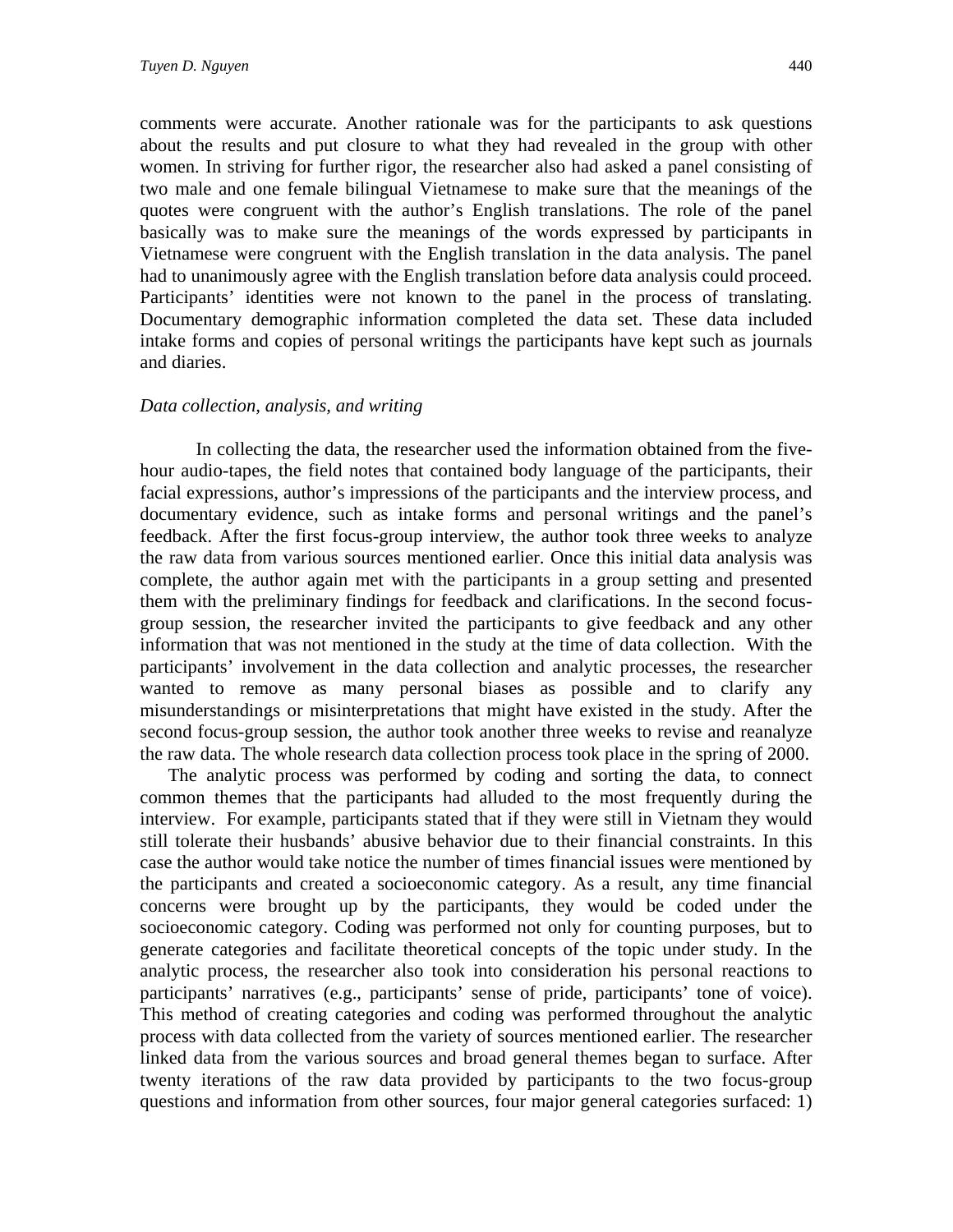Transition from Vietnam to the United States (e.g., Issues such as participants' exposure to how women in general are treated with respect by men in the new country), 2) significant events/people that have impact on the participants in the new country (i.e., Participants' more assimilated relatives telling their family role equality for women and men in the new country), 3) length of time in the new country and life situation (e.g., Participants' level of assimilation and stability in the new country determines their intolerance of partner abuse), and 4) socioeconomic status in the new environment (e.g., Participants' level of financial independence determines the extent of their intolerance of partner abuse in their lives). All of these categories were saturated with common themes that the participants provided. In other words, all information provided by participants was related in themes which were then coded under the four major general categories mentioned above. In the analytic process, the author continued to move from the general to the specific themes that the participants had directly or indirectly attributed to their process of becoming empowered in their abusive relationships. For example, under the general category "transition from Vietnam to the United States", a dominant theme could be education regarding the role of women in the home and in society. These women have learned that in America their roles are more flexible and progressive than those assigned by their homeland.

#### **Results**

 Within the four major general categories mentioned earlier, five recurring dominant themes of environmental and cultural influences were developed from the information provided by the six women in the study. These themes illustrate the factors that were empowering for these women in the process of seeking equality and non-abuse in their relationships with their husbands. The five influences were: 1) financial condition, 2) dominant culture's intolerance of domestic violence (legal wise), 3) education, 4) support from other people, both genders, and 5) women role models in the community and from the media.

#### **Financial Condition Influence**

 Under the general category "socioeconomic status in the new environment", the data unequivocally pointed out that financial status played a major role in the women's empowerment process. The results indicated that five of the women in this study had good paying jobs while only one was a homemaker. At the time of this study, the five employed women reported making more money than their husbands. The data showed that these women had an average income of \$700 a week, almost double of their husbands' incomes. Five out of the five employed women agreed that their financial independence gave them a sense of freedom and power in making decisions in the family without having to plead with their husbands. The homemaker reported that she was waiting for her child to be a year old then she would look for a job, because her husband's income was not enough for the family. For example, one participant named Yen (fictional name) reported:

My husband works at a bread company from 11:00 pm to 7:00 am, six days a week and gets paid \$350 a week. Me on the other hand, work in a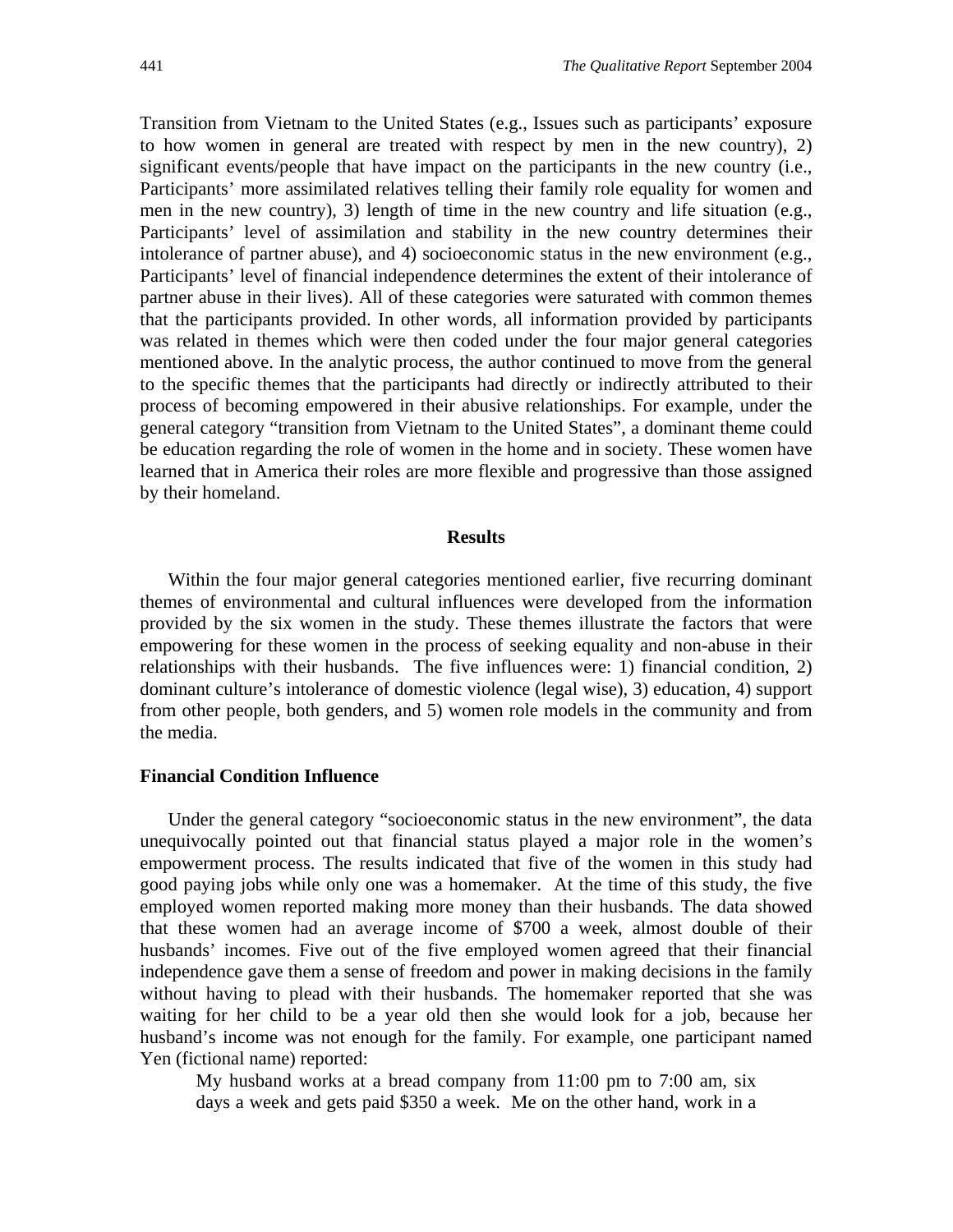nail salon and get \$1000 a week easily. The problem is that he thinks earning money is tough and he gets upset easily when I tend to spend on something that he doesn't consider important.

 As these women gained financial power because of their jobs, they tended to start making decisions on their own. In Vietnam, women in general do not buy anything expensive without consulting their husbands. The women (5 out of 6) in the study reported enjoying this new power (while the homemaker wished she had the same status), which they did not think they would have had if they were still in their homeland. Participant Thanh reported this statement:

One time I was speeding and the police stopped me and gave me a ticket. I was a little bit scared but not much. Later on I found out the ticket was actually \$113. When I came home and told my husband, he got crazy because he worried about insurance and all that bit. At that time I was angry because it seemed that he worried about money more than about me. We got into an argument on that day. It seemed like we argued about two different things.

 Due to their stable financial conditions, many of the participants felt they were able to voice their opinions on issues that related to family matters. In short, they felt secure and not totally dependent on their husbands financially. The husbands, on the other hand, sensed that they were losing their power within the family, as reported by the majority of the women. According to Yen, her husband went over to her mother's house and said the following things about her:

Your daughter is not the same like when I married her. She has changed by this country. She thinks she can run this family without me. I want you to talk to her because I don't want your grandchildren to be without a father in the future.

In sum, as the data indicated, money or financial stability of the women was mentioned fifteen times and a sense of pride accompanied it when the women talked about it.

# **Dominant Culture's Intolerance of Domestic Violence**

 Under the major category "transition from Vietnam to the United States", the data showed that the dominant culture's legal system, intolerant of domestic violence, was a factor in the women's empowerment process. The participants mentioned 13 times the word "police" throughout the course of the interview. All of the women strongly believed that the police would intervene in their family matters when called upon. The majority of the participants said when the police were called to their homes they were initially afraid but then felt secure because authorities were willing to be involved in their matters. Five of the women in the study knew someone who had called the police for domestic violence and the intervention was effective in deterring the perpetrators' threats. In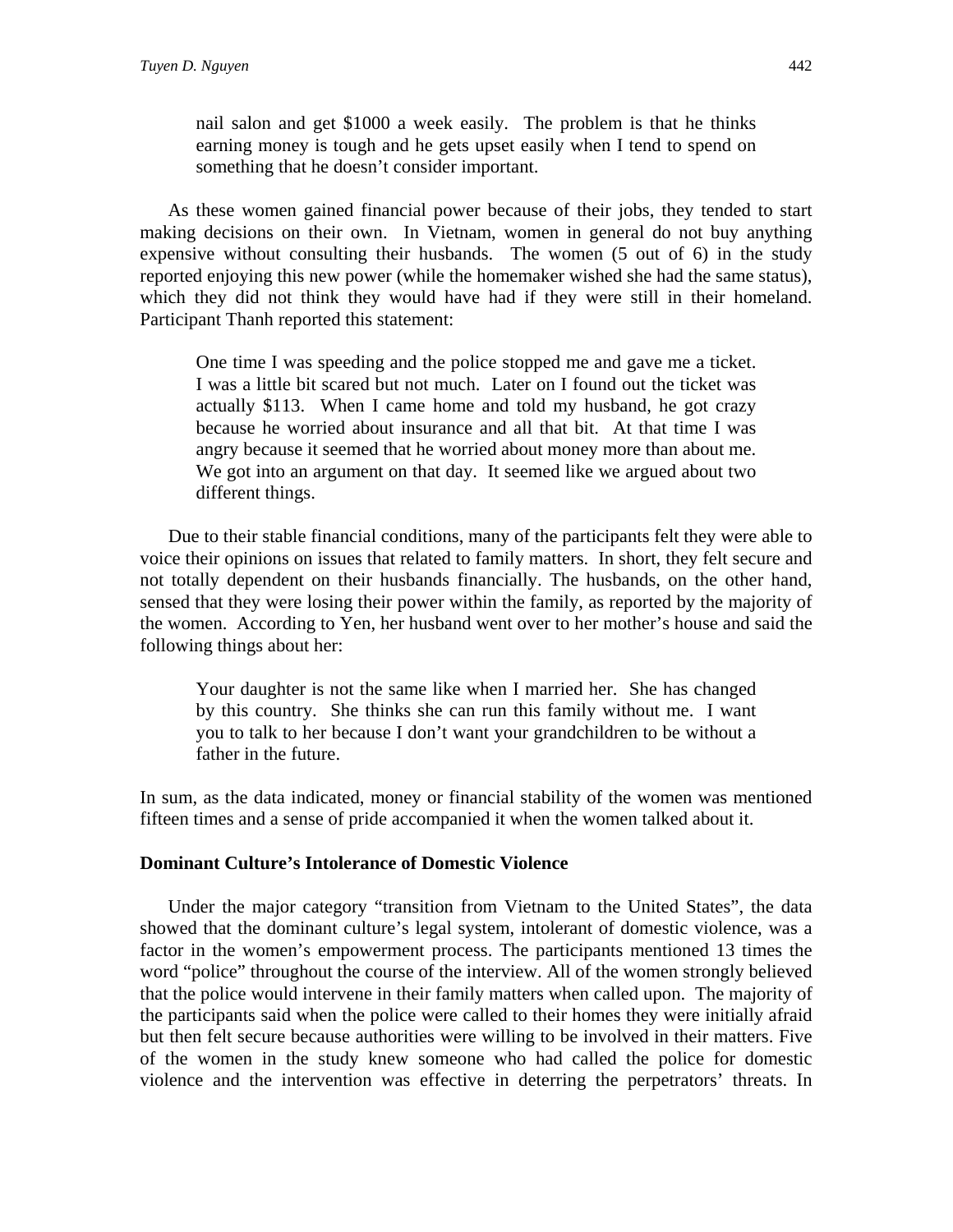Vietnam these women's husbands would not be arrested for incidents like these. As participant Hang stated clearly in the interview:

 I still remember when the police came to our neighbor's house in Vietnam because of some disturbance and there was no siren, no arrest. Over here, it is a big deal when the police come, either someone will be arrested or something big will happen. And that is what I learned about the police system in this country early.

 Also, in the area of the dominant culture's intolerance of domestic violence is the concept of "ladies first" that was revealed. All of the participants in this study voiced their support for America's ways of promoting women's rights. Two participants said they knew America was more liberal than their homeland in the area of women's rights. Three women stated they had to learn to accept America's ways of perceiving women once they arrived in the United States. Participant Hong voiced out her perceptions:

I am not sure if I ever want to go back to Vietnam to live. I mean I am scared of the ways women and children are treated over there. In America I experience the freedom to be me and I don't want anyone to take that away from me. Over here, my husband would not think of laying his hands on me, the police would get him if he does.

# **Formal and Informal Learnings**

 Education was categorized under the general category "length of time in the new country and life situation." The reason why education was placed under this category was because the data showed a direct correlation between participants' length of years in U.S. and their educational experiences. The majority (5 out of 6) of the participants did not go to college in the United States but this researcher considers that high school exposure and the informal education that these women had received helped them tremendously in their intolerance of abusive relationships. The word, "formal education" was not mentioned in the interview much (4 times), but there were implications about vicarious learning with respect to the issue of domestic violence. The participants alluded to the process of learning gender equality as it related to cultural norms. The Vietnamese word "hoc", meaning learn was mentioned fifty times by all participants in describing their self-image and un-acceptance of partner abuse. Furthermore, in the area of formal education and learning, gratitude (*ta on*) was the word used by the participants to describe their emotion. Participant Tracey stated in her own words:

I would not be the same person if I hadn't finished my bachelor's. I don't know what I would do and where I would be. Sometimes I still regret of the mistakes I made in my past relationships, but now I do see what is healthy and unhealthy relationship. Thanks to my years of schooling in America.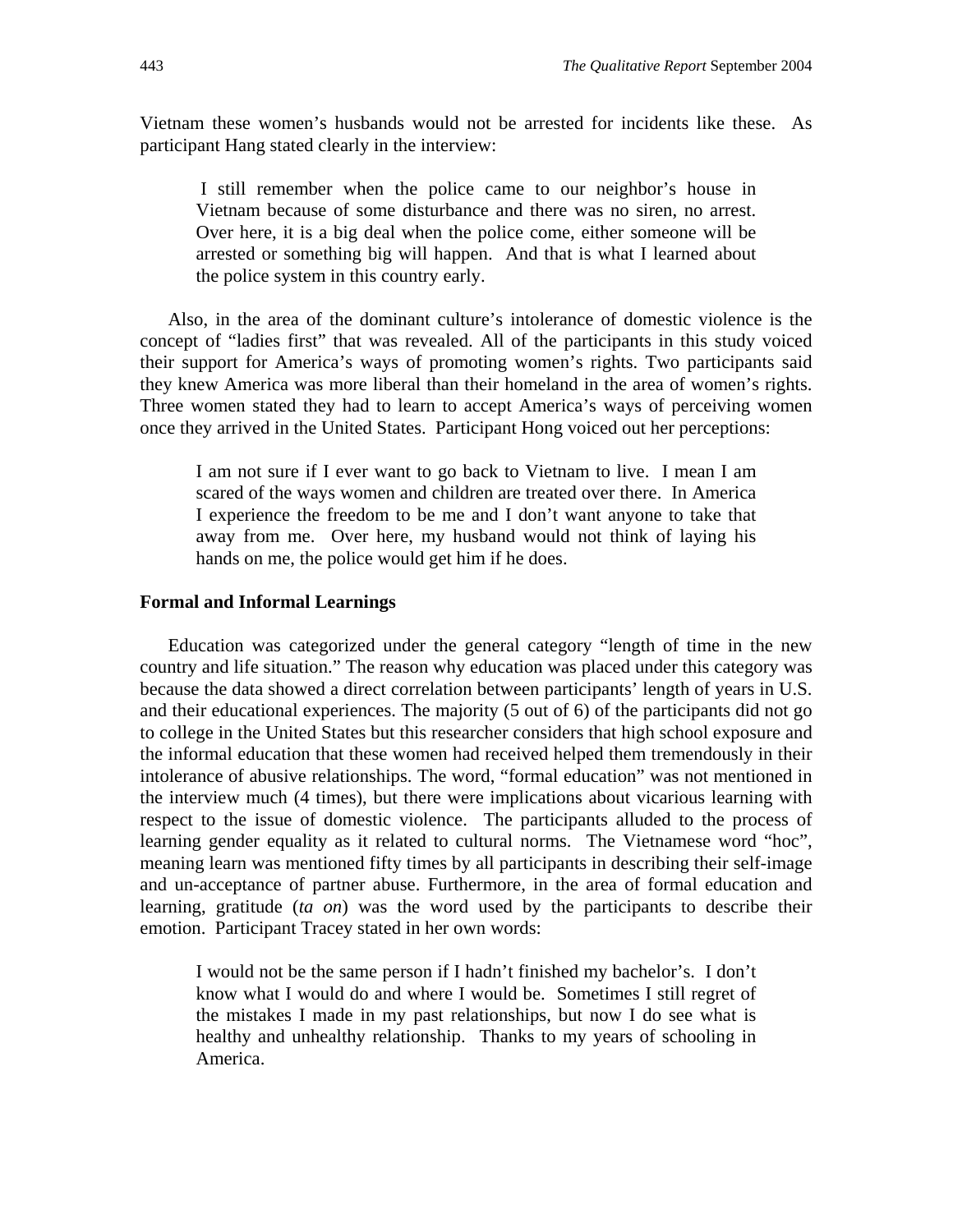Education not only takes place in the classroom, but it can take place anywhere in the new environment that participants found themselves in. For instance, in the United States it is less likely for authority figures in the Vietnamese community to advise these women to be submissive to their husbands. In Vietnam or in other Asian countries, authority figures would advise women to be submissive to their husbands, for the sake of the children or harmony, as agreed by all of the research participants.

# **Support from Other People, Both Genders**

 According to all of the participants, in the United States people feel more freedom to support others with the issue of domestic violence. Five participants revealed that some of their male coworkers asked if they could do anything to help. The data indicated that the term support system (*ganh bo*) was mentioned forty-five times through the interview process. All of the participants stated that family, friends, and coworkers were their support networks when they had family crises. Two participants said that their families initially gave them "lectures" on how to be good wives and to endure their husbands' difficult moods. The rest of the women received support from their families, especially their mothers. Two participants stated that they were offered advice like, "leave it to God" or "carry your cross." At the same time, they also remembered advice from other more assimilated people, whom they associated with in society, regarding equality of intimate relationships in the new land. A commonality that all of the participants shared with one another was that they were not socially isolated. Thuy, a homemaker, stated that she visited her neighbors and friends regularly when her husband was at work. She stated:

These people are like my life-line. Without them I don't know whom I can bounce things off with. In a way they are like my family when my husband is not around. I realize I have to juggle things around in order to be with them. But it's important that I'd be with them.

 In short, being connected with people outside of the abusive relationship was conducive to these women's empowerment process. The sense that this author got was that support from others could contradict the husbands' abusive messages in many ways and they gave the women an alternative to view intimate relationships, which in the end influenced their behavior.

#### **Women Role Models in the Community and from the Media**

 Women role models were mentioned a great deal (60 times) in the interview by the participants. Five of the women saw these role models as "their permission" (*quyen*) to stand up for their own rights as individuals with worth and dignity. One participant stated that she felt somewhat intimidated by liberal women in the United States. Several of the famous women were mentioned, such as Hilary Clinton and Oprah Winfrey. But most important to these women as they mentioned it, were the women role models in their own community, both Vietnamese and American role models. These women role models range from dentists, doctors, to individuals who are successful in many areas of their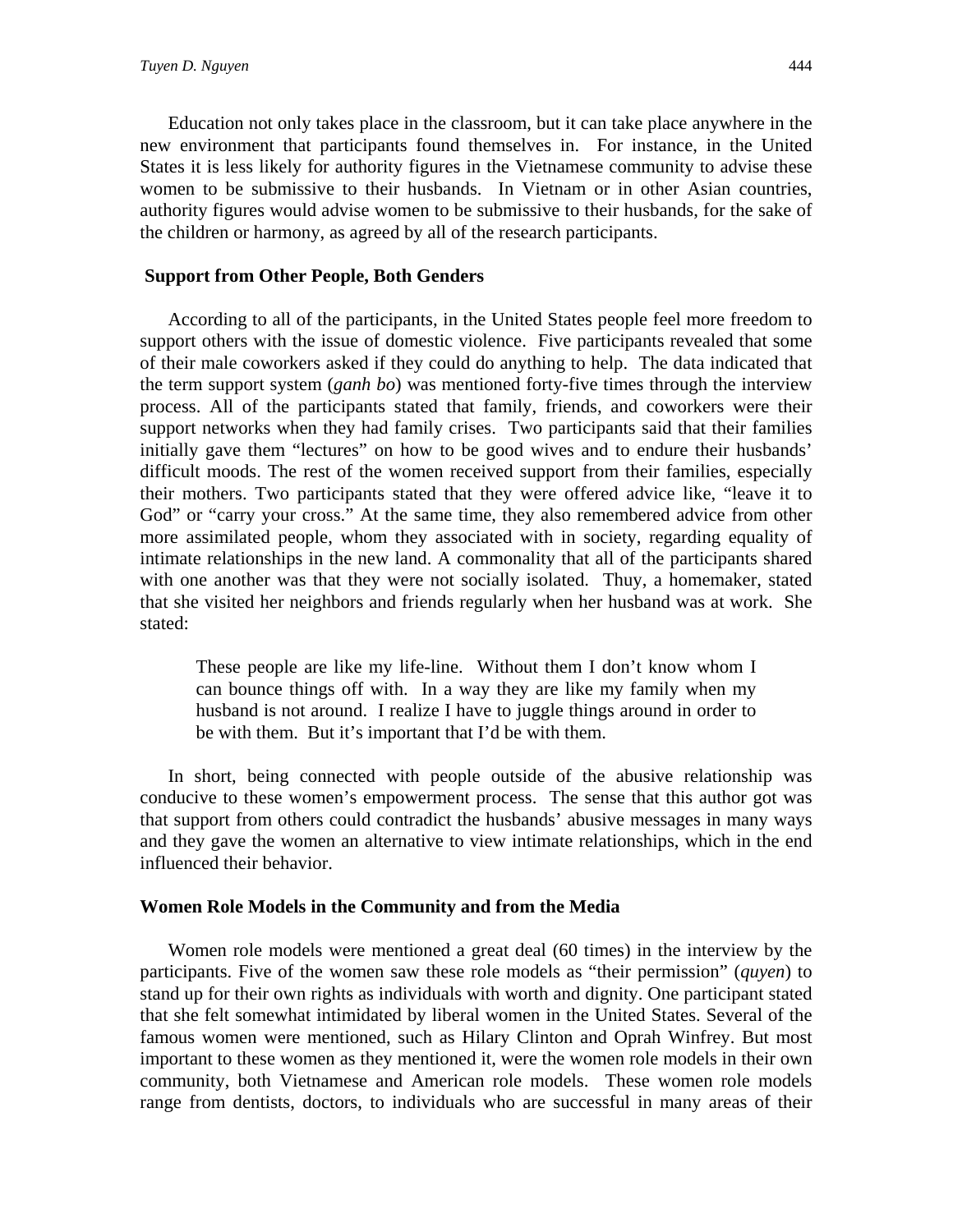lives and are active in the community and churches. As one participant said about a woman role model whom she met at church:

This woman reads in church beautifully. She can do so many things. This woman is not afraid of anything. I can sense the self-confidence in her. She has taught me the true meaning of womanhood.

This researcher's field notes showed that these participants had a sense of respect for these women role models in their lives. For example, participants' tone of voice was strong and confident when they spoke of these women role models. However, the participants' sense of respect for their role models was also accompanied by their sense of wonder. For instance, three participants even articulated that they wished their mothers were like these role models, in order for them to not have to witness the abuse that they had seen in their families of origin. The other three women in the study remained silent in this regard. Two women grieved that their mothers never had a chance to be the loving and care-free people whom they truly were. At this point in the interview, the other four participants seemed quiet and somewhat sad.

 Figure 1-1 depicts a theoretical model illustrating five major influencing factors that had helped six Vietnamese women in this present study in their process of empowerment and intolerance of partner abuse.





 The literature considering Vietnamese immigrants and refugees in the United States is a developing area of specialty. However, very little has been written about Vietnamese family violence issues. Unlike in the past, Vietnamese people in America have begun to address this very serious social issue. As domestic violence issues in America become recognized and supported by the government, people will feel the freedom to voice out their problems with the hope of getting help for themselves and their spouses. This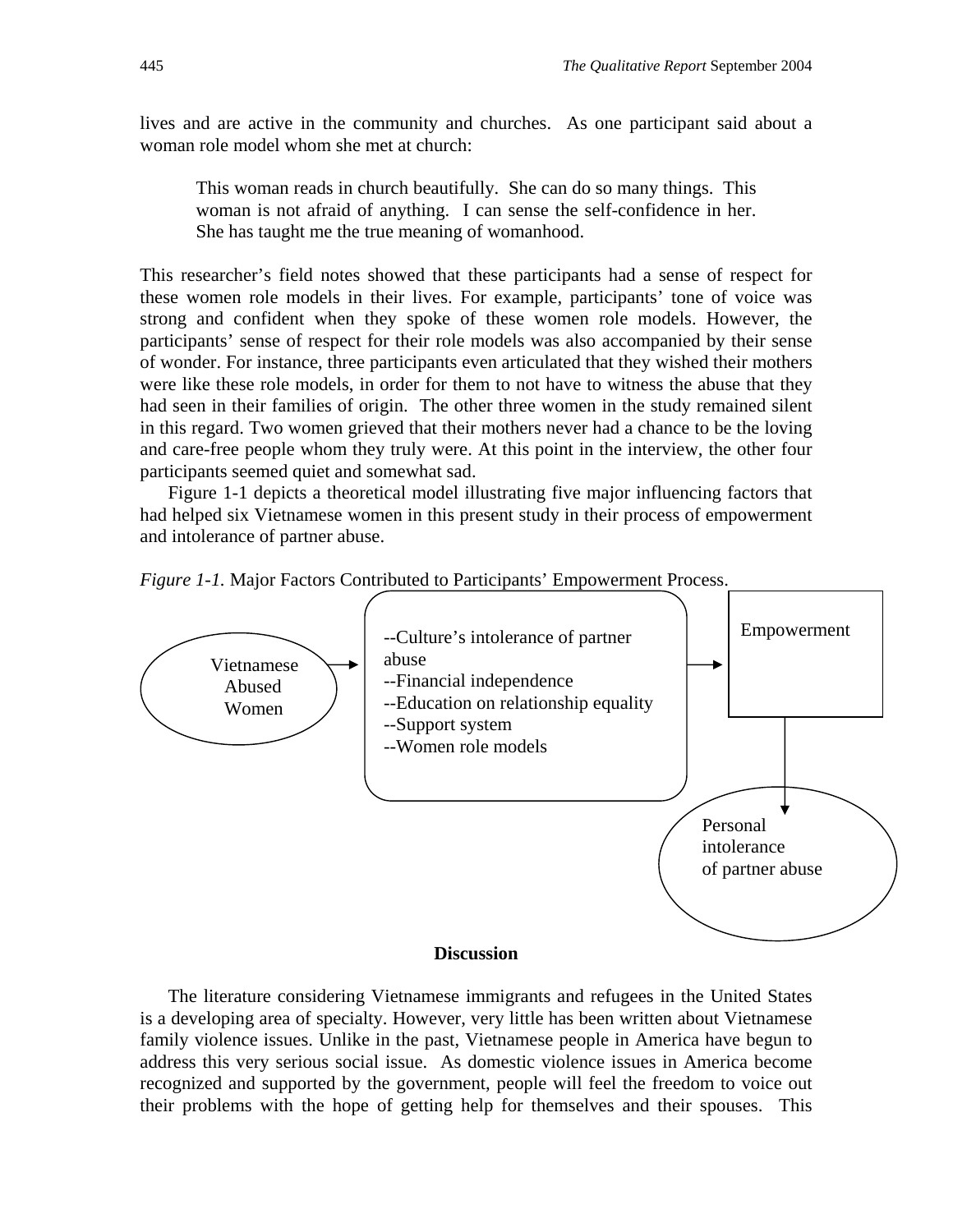research only touched the surface of the dynamics that had driven these women to become empowered and to maintain that mentality in spite of the tremendous oppositions they faced. These women also wanted to maintain a balance between their own "lifegiving" healthy cultural values and those of the dominant culture. It seems like these women wanted the best of both worlds and they had to pay a price for it. Again, according to Leung and Boehnlein (1996), one of the factors that contribute to confusion of role identities for the Vietnamese families in America is the matter of survival; that all able family members have to participate in the workforce. And as women have increased their contribution to the family's financial well-being, they also have become increasingly forceful in demanding that their status in the family and in society be elevated. As a result, this can create stress between family members, especially between the husband and the wife.

With respect to financial stability and domestic violence among Vietnamese men, Nguyen (2002) found Vietnamese wife batterers were less financially secure than their Vietnamese non-batterer counterparts. What the data in Nguyen's study suggested was that power shifts had taken place in the Vietnamese family due to financial circumstances. The power to make decisions in the family no longer resides in the husband alone, but in the wife to a large degree. In some cases, children are perceived to be more knowledgeable than the father due to their proficiency with the English language. Furthermore, through Nguyen's study it was found that the relationship between being a Vietnamese male batterer and having less support systems was statistically significant.

 Throughout the time of collecting data for this research study, I felt that the women were comfortable with me because rapport had been established months ago from our counseling sessions and because of the trust in our relationship, this author believes what the women had reported was accurate to the best of their knowledge at that time. It would be interesting to see this research replicated by a Vietnamese woman researcher so the two results could be compared. Some potential benefits which this research study's participants reaped included validation for their positive changes in intimate relationships through exposure to other Vietnamese women like themselves; a sense of universality in their common flight. The participants' participation in the project may have added strain in their intimate relationships because like never before their new behavior had been reinforced and affirmed by the group and the study itself.

It should be noted that the focus group format in this study has both advantages and disadvantages that are likely to affect the data collected. The pros of focus groups include: 1) an opportunity for a researcher to hear consensus among participants who have experienced a similar phenomenon, 2) they generate speedy results and offer flexibility for probing (Rubin & Babbie, 2001), and 3) group dynamics may bring out aspects of a phenomenon that researchers may not have anticipated (Rubin & Babbie, 2001). The cons of focus groups include: 1) group pressure may make participants want to conform to the group, despite of how they feel or think about a particular topic, and 2) group members may not be representative of individuals who have experienced a certain phenomenon. As a result, results are neither generalizable across target populations nor are they the ultimate truth, but they are interesting and informative and gleaned from the experts.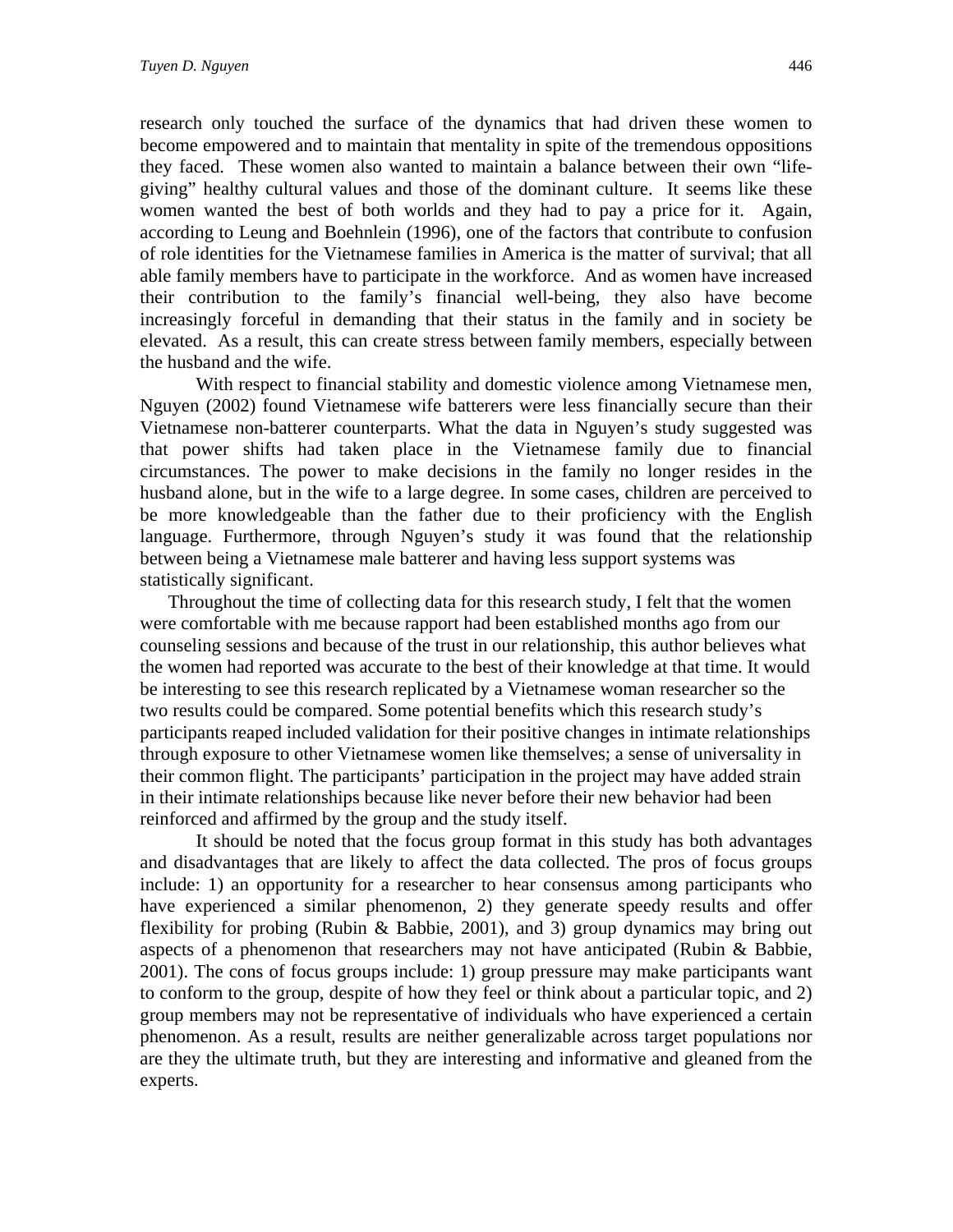Some questions for prospective researchers to ponder upon as they venture to expand the knowledge base of this topic: 1) Specifically, why some Vietnamese abused women become less tolerant of partner abuse, while others remain unchanged in their new environment, 2) For the Vietnamese women who have become less tolerant of partner abuse in the new country, do they remain less tolerant in the long range, and 3) Which major influencing factor has the most weight in helping some Vietnamese abused women to become less tolerant of partner abuse, and why?

#### **References**

- Bui, H., & Morash, M. (1999). Domestic violence in the Vietnamese immigrant community. *Violence Against Women, 5*, 769-795.
- Buss, A. H. (1980). *Self-consciousness and social anxiety*. San Francisco: W. H. Freeman.
- Glaser, B. G., & Strauss, A. L. (1967). *The discovery of grounded theory: Strategies for qualitative research*. Hawthorne, NY: Aldine.
- Goodman, M. S., & Fallon, B. C. (1995). *Pattern changing for abused women*. Thousand Oaks, CA: Sage.
- Guba, E. G., & Lincoln, Y. S. (1989). *Fourth generation evaluation*. Newbury Park, CA: Sage.
- Ho, M. K. (1987). *Family therapy with ethnic minorities*. Newbury Park, CA: Sage.
- Hsu, F. L. K. (1971). *Under the ancestor's shadow: Kinship, personality, and social mobility in China*. Stanford, CA: Stanford University Press.
- Kim, S. (1985). Family therapy for Asian Americans: A strategic-structural framework. *Psychotherapy, 22*(2), 342-348.
- Kunz, E. F. (1973). The refugees in flight: Kinetic models and forms of displacement. *International Migration Review, 7,* 125-146.
- Lateef, S. (1992). Wife beating among Indo-Fijians. In D. A. Counts, J. K. Brown, & J. Campbell (Eds.), *Sanctions and sanctuary: Cultural perspectives on the beating of wives*  (pp. 58-70). Boulder, CO: Westview Press.
- Leung, P. K., & Boehnlein, J. (1996). Vietnamese families. In M. McGoldrick, J. K. Pearce, & J. Giordano (Eds.), *Ethnicity and family therapy* (2<sup>nd</sup> ed., pp. 295-305). New York: Guilford.
	- Liu, W. T., & Muratta, A. K. (1978). The Vietnamese in America, part III: Life in the refugee camps. *Bridge: An Asian American Perspective, 6*(1), 36-46.

Maxwell, J. A. (1996). *Qualitative research design: An interactive approach.*  Thousand Oaks, CA: Sage.

- McGoldrick, M. (1982). Ethnicity and family therapy: An overview. In M. McGoldrick, J. K. Pearce, & J. Giordano (Eds.), *Ethnicity and family therapy* (pp. 3-30). New York: Guilford Press.
- Montero, D. (1979). *Vietnamese Americans: Patterns of resettlement and socioeconomic adaptation in the United States.* Boulder, CO: Westview Press.
- Nguyen, T. D. (2002). *Domestic violence among immigrant Vietnamese men: Prevalence and sociodemographic predictive factors.* Unpublished doctoral dissertation, University of Texas at Arlington.
- Rubin, A., & Babbie, E. (2001). *Research methods for social work* (4<sup>th</sup> ed.). Belmont, CA: Wadsworth/Thomson Learning.